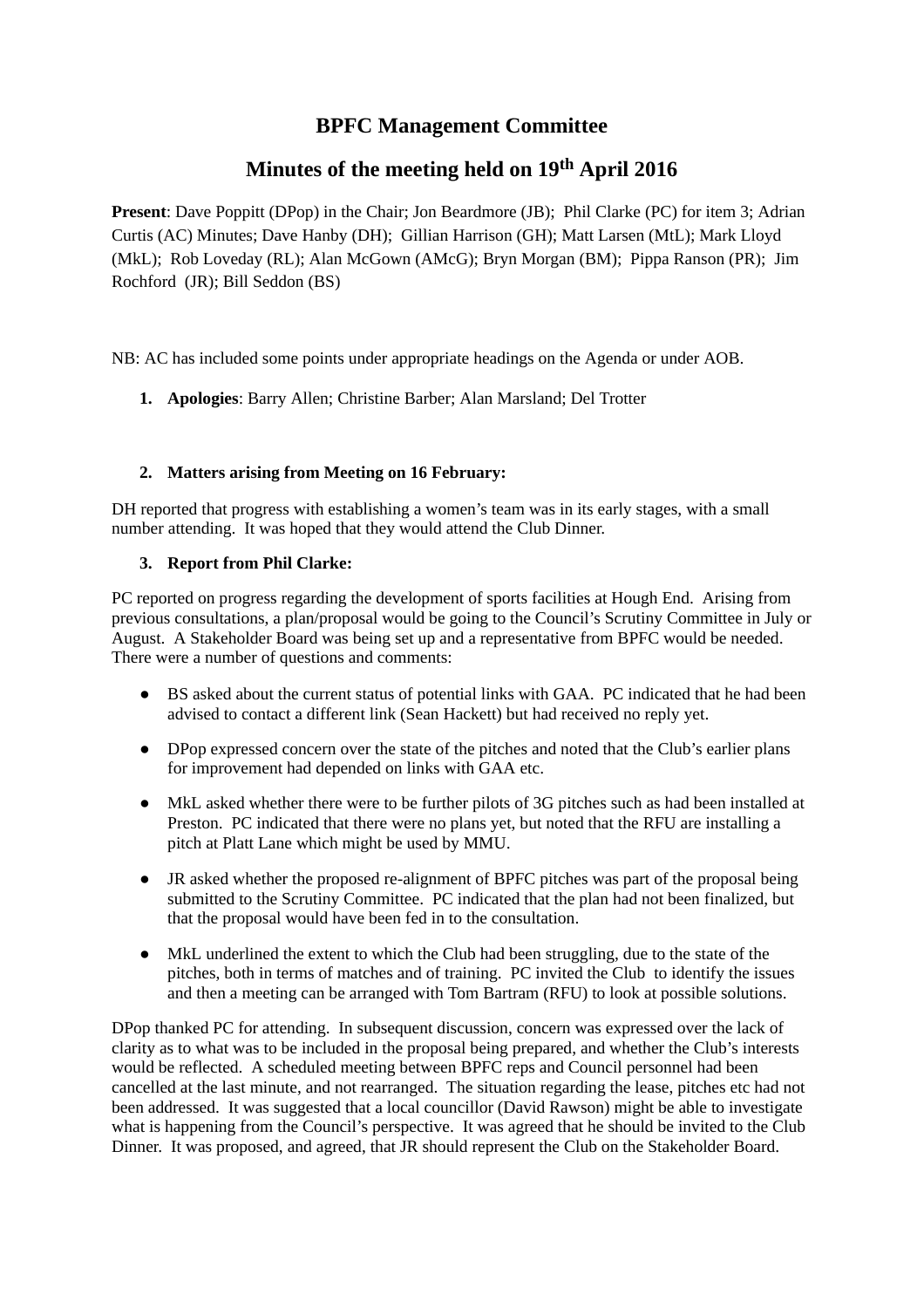# **4. Lacrosse World Cup 2018**

DPop reported that a formal agreement was imminent. A draft agreement was being prepared, and matters should be completed by the end of the month. The Club would receive £20k for hire of the premises plus £2k for damage/contingencies. The clubhouse would be the base for officials and a tented village would be set up food, drink etc. There would be good opportunities for income generation by the Club, and it was agreed that this should be looked into once the legal structure had been agreed. (GH reported that a lacrosse tournament would take place at BPFC in May.)

# **5. NatWest Rugby Work Force**

It was noted that BPFC had not been successful in a bid for funding on this occasion. Only a number of clubs had been selected, but a possible reason for the non-selection was that the project for which previous finding had been granted had not been completed. It was agreed that, despite its coinciding with the U20RWC finals weekend, working parties should go ahead on the Saturday morning and Sunday. GH would prepare a list of jobs required.

# **6. Ground Maintenance**

AMcG reported that he had sought advice and quotations to get the pitches playable by the beginning of next season. Regarding pitch 3, two agronomists had advised that it needed seeding, feeding and vertidraining to produce a turf covering which would prevent problems with stones coming to the surface. The Club is owed a seeding from Souters which would also include part of pitch 2. On pitch 1, three bare patches need seeding, weeding and feeding, and the gradual application of top-dressing to make them level. The estimated cost was in the region of £5k, which would include some topdressing for pitch 4. This work needs to be undertaken as a matter of urgency. The expenditure was agreed. It had not yet been possible to put up the new posts on pitch 2 because it had been too wet for a digger to be brought in. This would be done as soon as the ground is dry enough, and while the digger is on site it might be possible to dig a trench and sump to help with drainage problems on pitch 2. Pitch 5 had been too wet to use because of drainage problems. In connection with the carrying out of work on the pitches, it was noted that Andy and Boz use their own equipment which saves the Club significant expenditure. AMcG and GH would prepare a schedule of remaining pitch usage to establish when the work could be carried out.

# **7. Players' Concerns (Matt Larsen)**

DPop welcomed MtL to the meeting. MtL reported that there had been some meetings of players to discuss matters of interest and concern. (DH noted that these discussions had been based on the results of the questionnaire which had previously been sent to members.) Clarification was desired about the present management of the Club and establishment of priorities, and how suggestions and recommendations from players might be put forward for discussion and action. An example of a particular issue at present was that of coaching arrangements for next season. [With regard to those issues, it was noted that hitherto management had been based on a structure of committees formed to undertake particular tasks, reporting back to the Management Committee. But it was acknowledged that this was not working due to the lack of people to serve on committees so the tasks were falling on a small number of individuals. In terms of priorities, the running of the bar had been a recent concern, and for the immediate future the priority would be the implementation of the re-structuring agreed at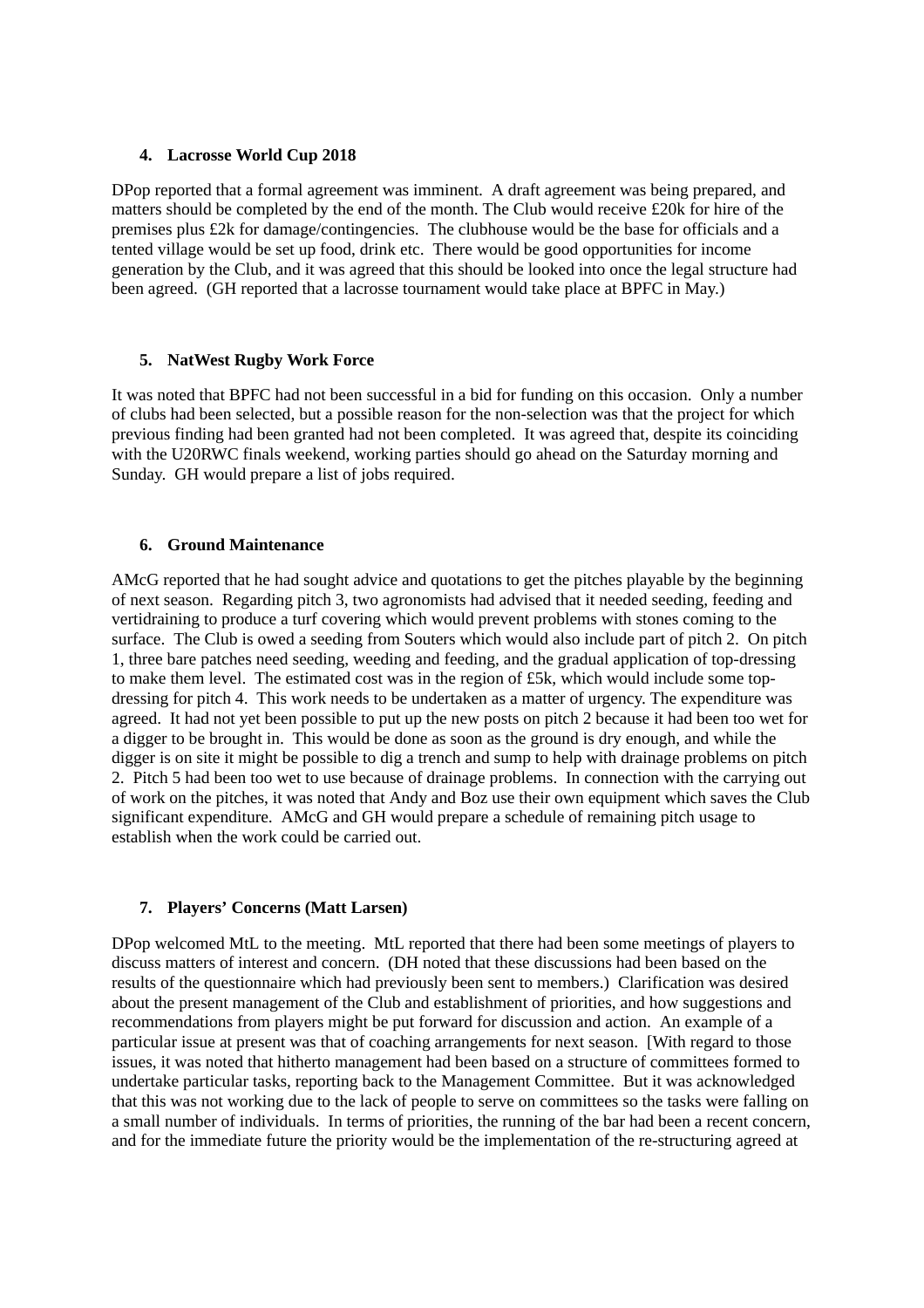the recent EGM. Coaching for next season was under investigation, and DPop planned to establish a sub-committee to meet and come back to Management. JB requested that he be included in that group. BS suggested that the current job-descriptions need urgent revision.] MtL mentioned several other issues which had arisen in the players' discussions, e.g. ways to increase membership and use of the bar. The timing of Management Committee meetings on training nights was also questioned, but it was noted that this arrangement had been intended to facilitate player attendance after training. A suggestion that meetings might be held on Saturday mornings met with a mixed response, and it was noted that this would create difficulties for those with family responsibilities. JB mentioned that monthly 'free (from training) Tuesdays' were being considered, which might provide an appropriate time for Management meetings. AMcG pointed out the possibility of 'Chair's action' being taken on urgent but uncontroversial matters. The meeting warmly welcomed the players' initiative and encouraged ongoing discussion. MtL said that the players group would meet again to identify a set of priorities to bring to the Management Committee. A version of an initial document which had been produced would be sent to the Executive Committee prior to the AGM.

# **8. New Zealand Medal Participation Event**

AMcG reported that he had been in touch with the New Zealand Consulate with regard to a celebration event to mark the NZ team's arrival to use BPFC as their HQ for the U20RWC. This would have to be arranged through the organising group. Members welcomed this. The date of  $4<sup>th</sup>$ June was suggested.

#### **9. Finance**

- JR reported that the latest set of accounts had just arrived and would be circulated. Arising from the decisions taken at the EGM, the new company had been established and a bank account would be set up. VAT registration issues are being addressed.
- The final figures for the event arranged by John Russell were not available, pending some outstanding payments, but it was anticipated that a significant profit had been made.
- In response to a question, RL noted that incorporation cannot proceed until issues regarding the lease have been sorted.  $\bullet$

#### **10. Bar Accounts**

DH indicated that future bookings were good. March had been a poor month, but April promised to be better. BS commented that accounts are needed, as previously agreed, and asked whether a stocktaking had been carried out. GH said that a stock-taking had not yet happened but would be undertaken in due course.

#### **11. Youth**

PR reported that over 100 people from BPFC had enjoyed an outing to Sale, when Park had participated in a junior match during the half-time interval. There had been regular Youth meetings, and the Youth AGM and Presentation Day was planned for 8